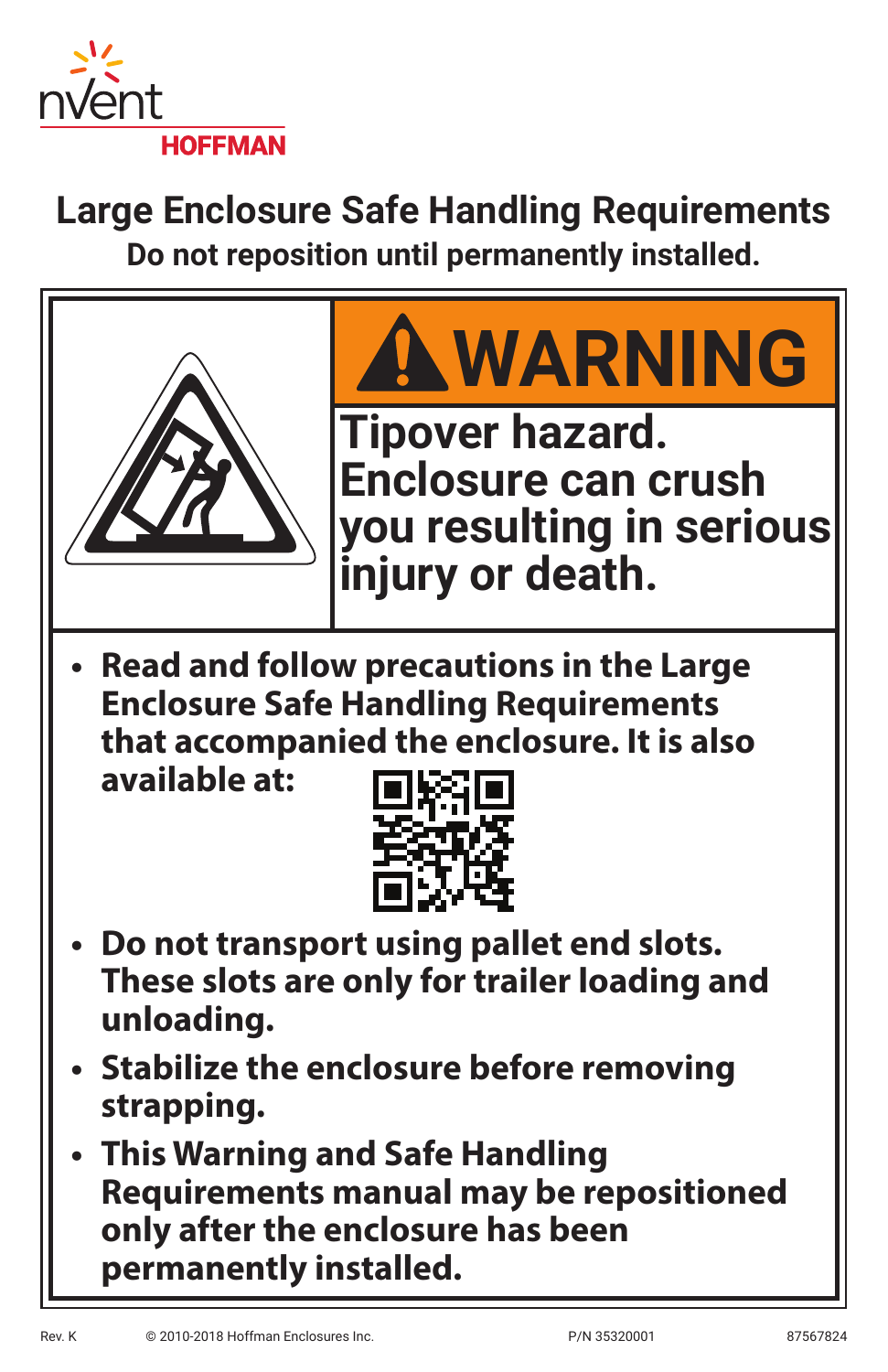### **IMPORTANT NOTICE**

nVent HOFFMAN provides this information to assist in the handling of its large enclosure products. The following procedures apply only to enclosures in their original packaging without electrical components and are provided to help avoid equipment damage, personal injury, or possible death during handling and installation of large top-heavy enclosures. The user should comply with all recommendations of the manufacturer for the material handling equipment being used. If you have questions about how to safely handle any of our products, please call 1-763-422-2211.



**To minimize the risk of serious injury, death, or structural damage to the enclosure, never attempt to lift or move the enclosure by any means other than the methods shown in this manual.**

### **GENERAL SAFE HANDLING REQUIREMENTS**

- 1. Before moving the enclosure, make sure that the route is clear of all obstructions, and workers are at a distance that is more than the overall height of the enclosure.
- 2. The enclosures must be handled by a trained and authorized forklift operator only. This is required by OSHA Standard 1910.178 and ANSI Standard B56.1.
- 3. Know the safe lifting capabilities of the lifting equipment; be certain it can handle the weight and size of the enclosure. Refer to the product label and the name plate data on the fork lift for this information.
- 4. When moving the enclosure, avoid contacting fixed objects. If you do, the enclosure could be pulled from the forks. Position enclosures far back on the forks to avoid the bottom load from being pulled from forks if it should catch on or strike a fixed object.
- 5. Carefully position the enclosures on the forks, noting that enclosures are top heavy. Keep load against the carriage. Always tilt the load backwards towards the fork's mast.
- 6. When using a forklift, secure enclosure to forklift mast before attempting to move the unit (see Figure No 2).
- 7. Start and stop the forklift slowly and gradually; avoid jerking movements. When traveling with the load, drive slowly with the forks carried as low to the ground as possible, consistent with safe operation.
- 8. A person should assist the forklift operator at a safe distance, i.e. more than the height of the enclosure, in guiding or directing movement of large top heavy enclosures.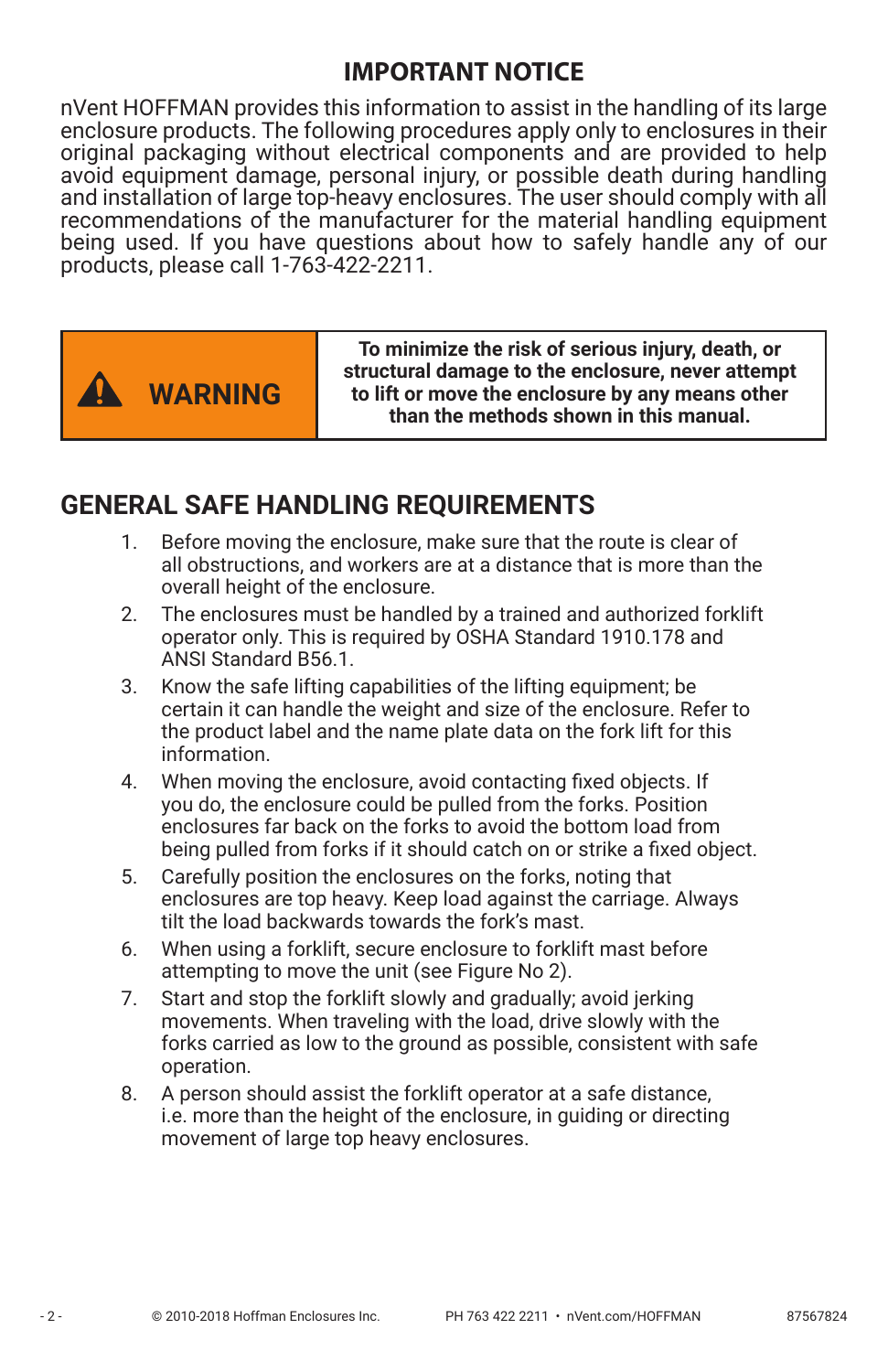### <span id="page-2-1"></span>**Handling one- and two-door enclosures using a standard forklift with an overhead clamping device**

### **See [Figure 1](#page-2-0) and follow procedures listed below.**

1. Spread the forks to maximum distance or as dictated by the skid width.

2. Enter the skid from the rear (Side A) of the enclosure. Carefully position the enclosure on the forks with the load against the carriage/mast to avoid the bottom of the load from being pulled away from the forks should it catch on or strike a fixed object. Avoid contacting fixed objects while transporting. If you do, properly reposition the enclosure on the forks before transporting. Side A Side B

- 3. Apply maximum clamping pressure that will not damage the enclosure.
- 4. Check the load to make sure it is secure.
- 5. Lift the enclosure a minimum distance so the skid is just clear of the floor.



6. Never attempt to move more than one enclosure at a time; capacity of the lift truck may be exceeded.

<span id="page-2-0"></span>

Figure 1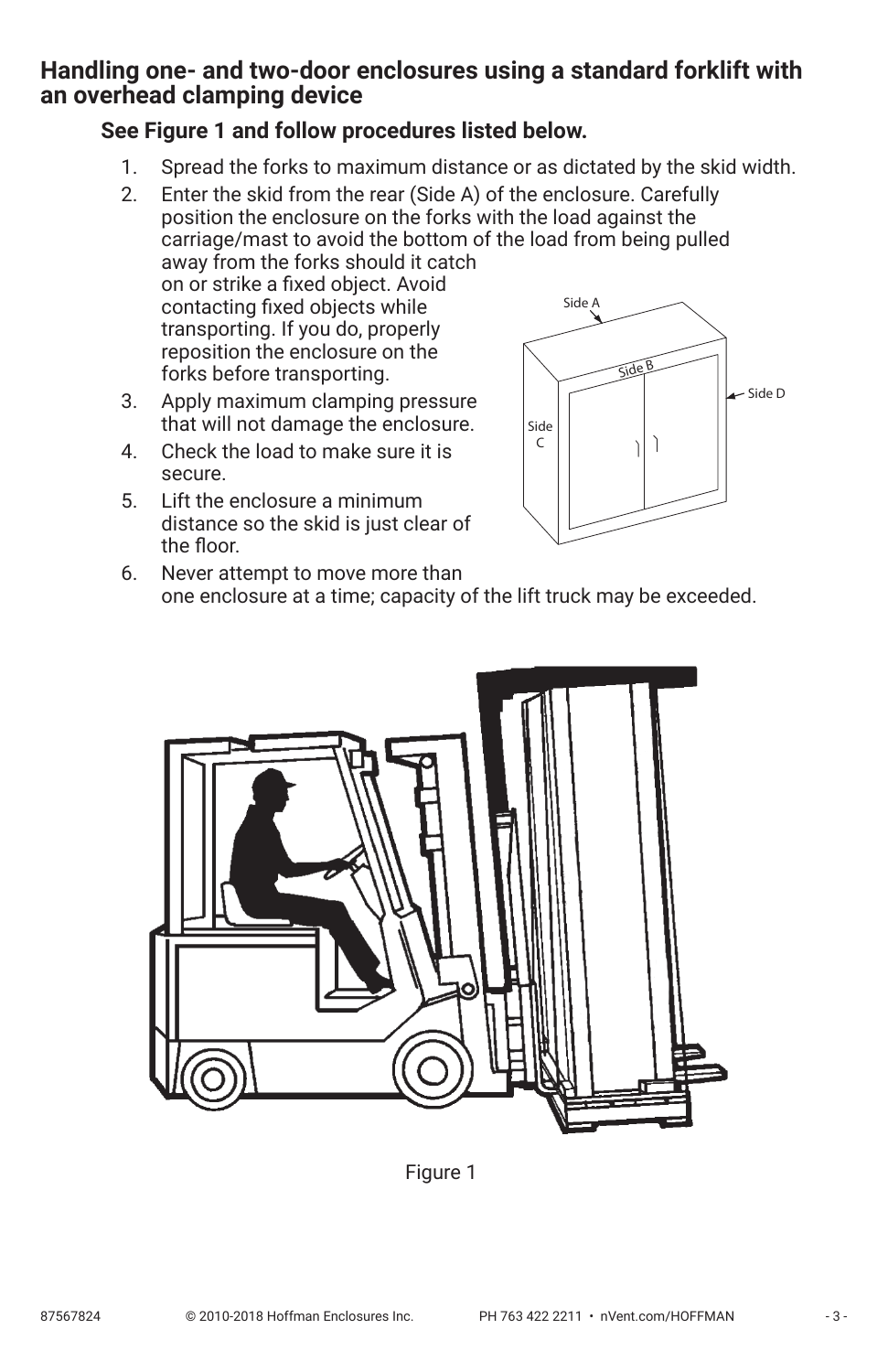### **Handling single- and two-door enclosures**

### **See [Figure 2](#page-3-0) and follow procedures below**

- 1. Spread forks to the maximum distance or as dictated by the skid width.
- 2. Enter the skid from the rear (Side A) of the enclosure. Carefully position the enclosure on the forks with the load against the carriage/mast to avoid the bottom of the load from being pulled away from the forks should it catch on or strike a fixed object. Avoid contacting fixed objects while transporting. If you do, properly reposition the enclosure on the forks before transporting.





bolts provided on top of the enclosure and securely fasten to the forklift mast assembly. Sufficient tension should be placed on the chain or strap to prevent the top-heavy enclosure from tipping during transportation.

- 4. Lift the enclosure a minimum distance so the skit is just clear of the floor.
- 5. Never attempt to move more than one enclosure at a time; capacity of the lift truck may be exceeded.



<span id="page-3-0"></span>Figure 2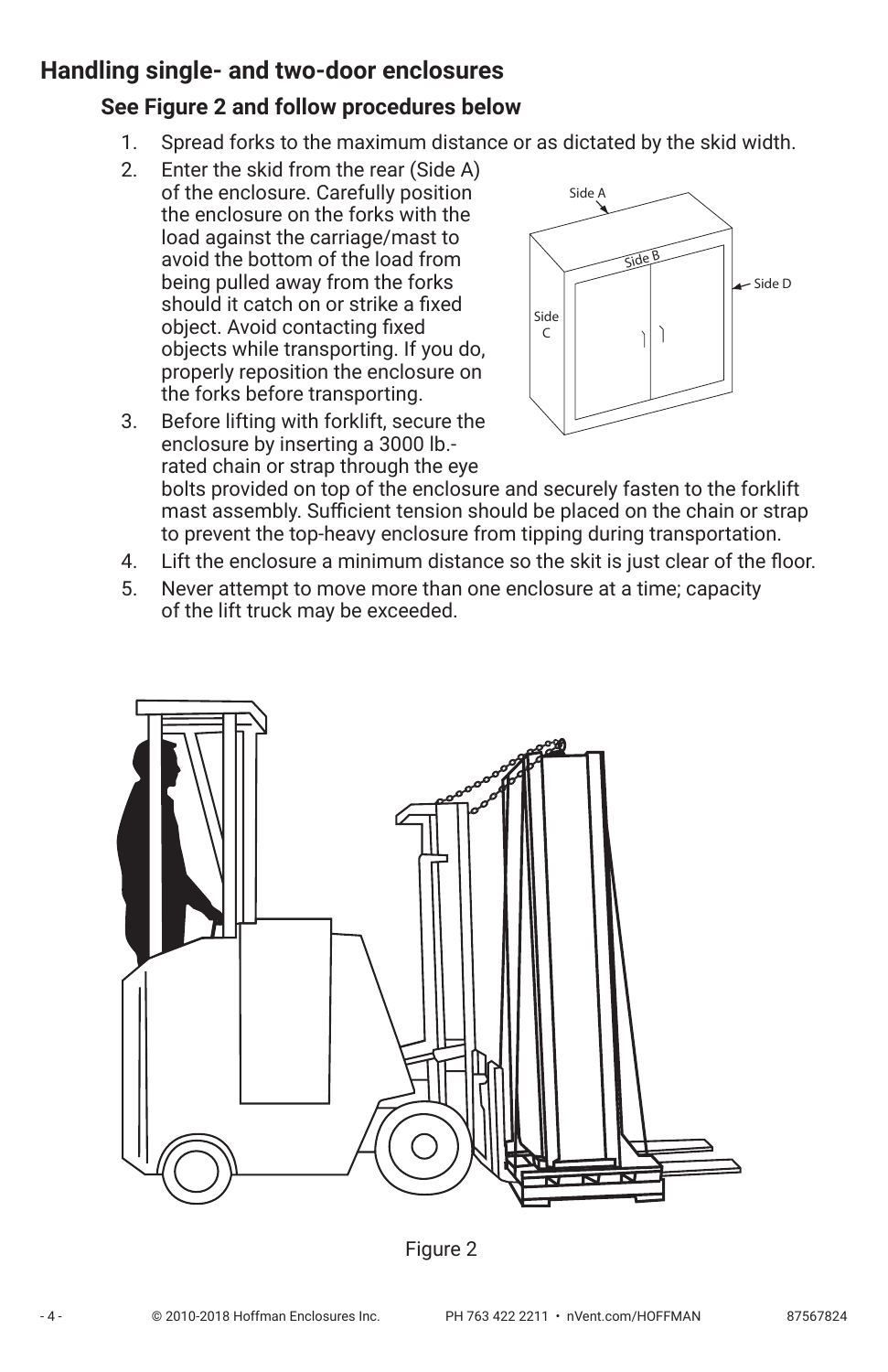# **End loading two-door enclosures on and off trailer See [Figure 3](#page-4-0) and follow procedures listed below.**

NOTE: Preferred handling method is from side A. If side A is not accessible, use the following procedures for loading and unloading from sides C and D. DO NOT TRANSPORT enclosures from side B, C or D. Enclosure must be handled from side A as soon as it is accessible.



1. Spread forks to match the pallet end slot openings. Enter the pallet from the narrow side C or D.



**Always use both forks. Do not attempt to load or unload enclosures on one fork. If one fork is used, the capacity of the lift truck may be exceeded and the load will not be centered properly possibly causing it to tipover.**

- 2. Carefully position the enclosure on the forks with the load against the carriage/mast to avoid the bottom of the load from being pulled away from the forks should it catch on or strike a fixed object. Avoid contacting fixed objects while transporting.
- 3. To load or unload, secure enclosures on the mast of the forklift. To accomplish this, insert a 3000 lb-rated chain or strap through the eyebolts provided on the top of the enclosure and securely fasten to the fork lift mast assembly. Sufficient tension should be placed on the chain or strap to prevent top-heavy enclosures from tipping.



<span id="page-4-0"></span>**Do not use chains or straps to lift enclosure as the capacity of the forklift may be exceeded due to a change of load centers. The chains/straps are only to be used to help prevent unit from tipping.**

- 4. To load or unload the enclosure, tilt the mast a sufficient amount to take the weight off the opposite end of the enclosure and slide or push the enclosure as required.
- 5. Transportation after off loading from trailer must be done from side A. See [Handling one- and two-door enclosures using a standard](#page-2-1)  [forklift with an overhead clamping device on page 3](#page-2-1).

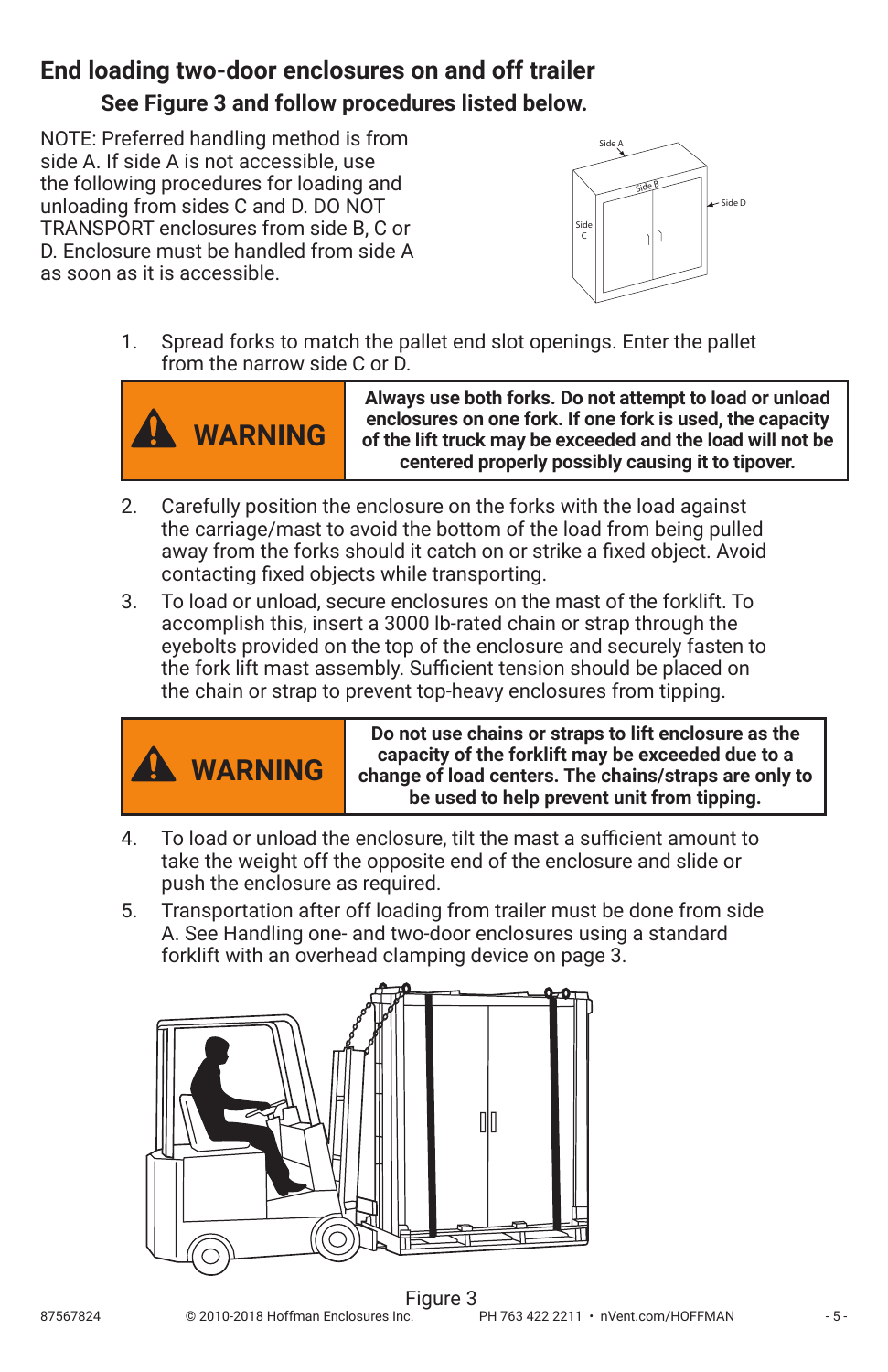### **Handling three-, four-, five-, and six-door enclosures with a standard forklift and ROLL•A•LIFT™ 1**

See [Figure 4](#page-5-0) and follow the procedures outlined below.

- 1. Enter the skid from the narrow side C or D of the enclosure. Forks should be spaced just wide enough to enter the skid. Do not place the forks completely together. Carefully position the enclosure on the forks with the load against the carriage/mast to avoid the bottom of the load from being pulled away from the forks should it catch on or strike a fixed object. Avoid contacting fixed objects while transporting.
- 2. Secure the enclosure to the mast of the forklift. To accomplish this, insert a 3000 lb.-rated chain or strap through the eye bolts provided on top of the enclosure and securely fasten it to the forklift mast assembly. Sufficient tension should be placed on the chain or strap to prevent the top-heavy enclosure from tipping during transportation.



**Do not use chains or straps to lift enclosure as the capacity of the forklift may be exceeded due to a change of load centers. The chains or straps are only to be used to help prevent unit from tipping.**

- 3. On opposite end of the enclosure, place a ROLL•A•LIFT™ or similar device under the enclosure. Lift this end a minimum distance to ensure skid is clear of floor surface. Secure ROLL•A•LIFT™ to the enclosure using eye bolts provided.
- 4. With the forklift, lift the end of the enclosure a sufficient distance so the skid is clear of the floor. Re-check the tension on the chain or strap to ensure the enclosure is secure.



<span id="page-5-0"></span>



**Only use Roll-A-Lift™ made by Starnes Inc. or a similar device at one end with a forklift at the opposite end. The enclosure could easily tip over if a forklift with securing mechanism (chains, clamp, etc.) is not used.**

1 ROLL•A•LIFT™ is a trademark of Starnes, Inc.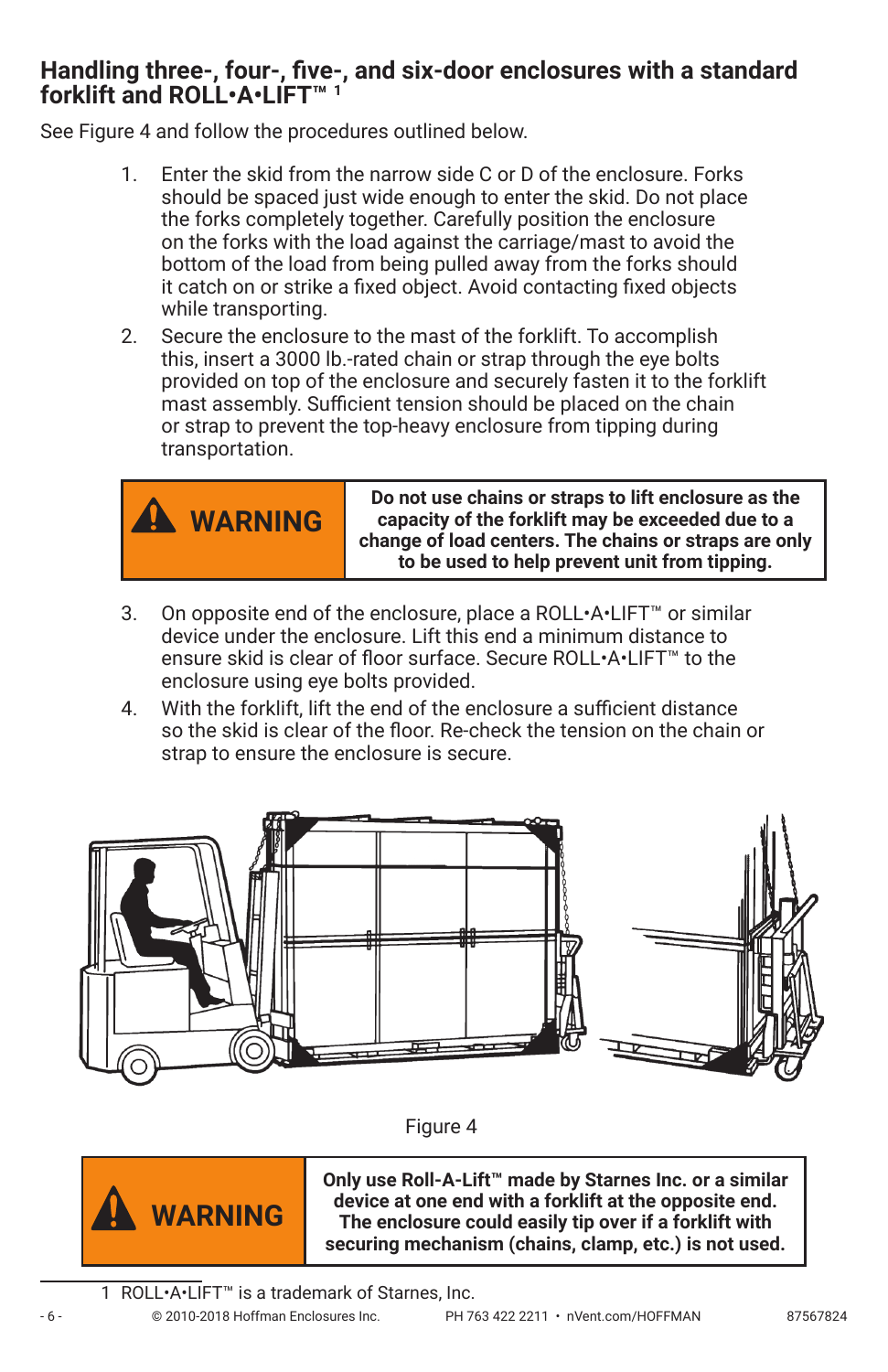### **Handling three-, four-, five-, and six-door enclosures with a standard forklift and overhead clamping device**

#### **See [Figure 5](#page-6-0) and follow the procedures outlined below**

1. Enter the skid from the narrow side C or D of the enclosure. Forks should be spaced just wide enough to enter skid. Do not place forks completely together.



2. Carefully position the enclosure on the forks with the load against the carriage/mast to avoid the bottom of the load from being pulled away from the forks should it catch on or strike a fixed object. Avoid contacting fixed objects while transporting.



<span id="page-6-0"></span>

- 3. Check load to make sure it is secure.
- 4. Tilt mast a sufficient amount from the forklift side to take the weight off the opposite end of the enclosure and slide/push enclosure as required.



**WARNING Do not attempt to lift such an enclosure completely off the ground. The capacity of lift truck may be exceeded and result in a tipover.**